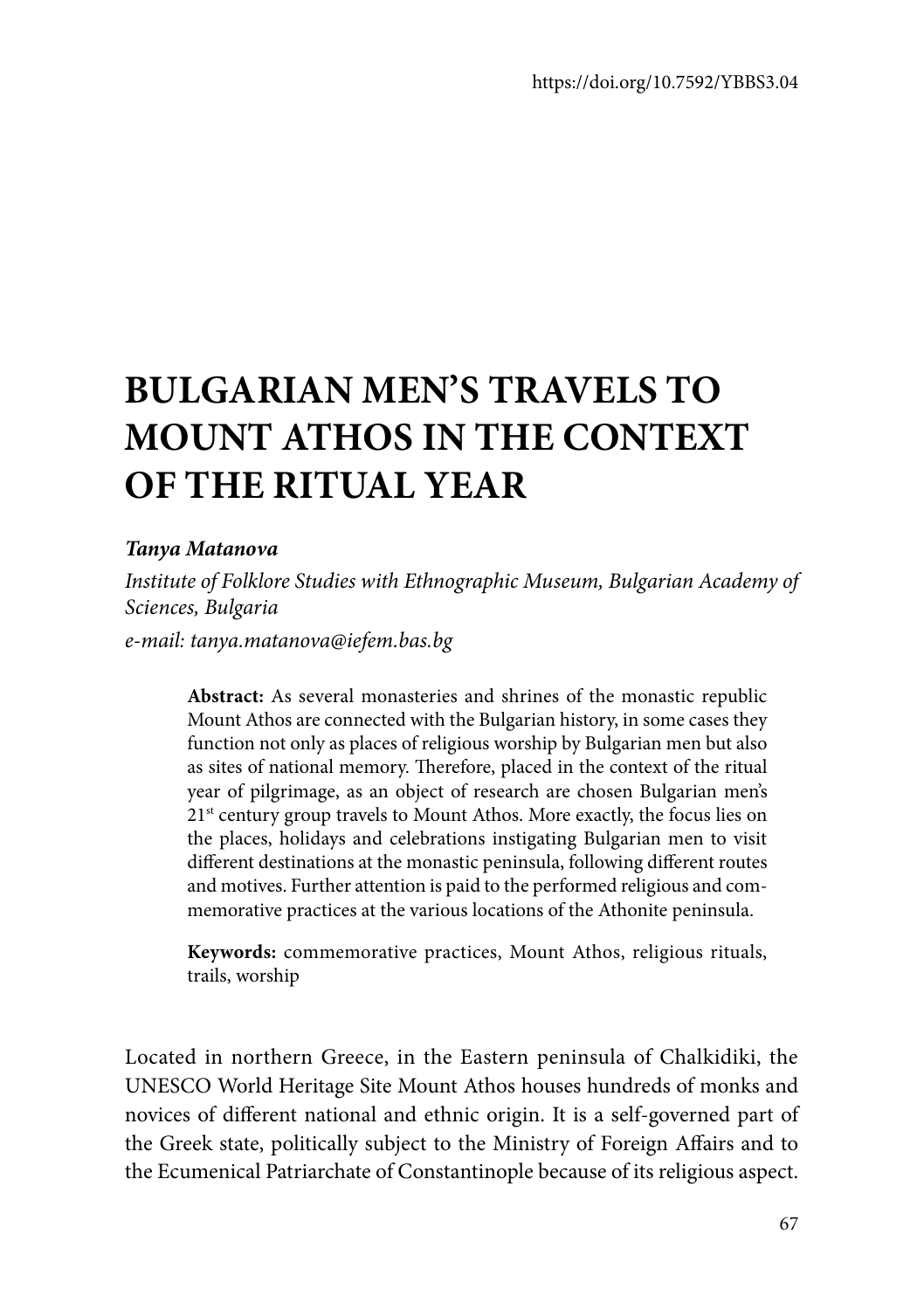There are twenty monasteries: a Serbian one, a Russian one, a Bulgarian one and seventeen Greek ones. The area of every monastery belongs to the very monastery and not to the state from which the brotherhood originates.

Mount Athos, and more exactly Zographou monastery "Saint great-martyr George the Zographos", is also one of the reasons for the millennial Bulgarian history as it preserved the very national spirit of the Bulgarians, their national awareness, language, culture, written records, architectural monuments and other heritage in the years when Bulgaria had been under foreign rule. As such it functions not only as a place of worship but also as a site of memory.

Pilgrimage of Bulgarians towards Mount Athos begins with the foundation of the first monasteries on the peninsula as Bulgarian tsars help by the appraisal of Zographou monastery in  $9<sup>th</sup> - 10<sup>th</sup>$  century (see Bolutov 1961: 106). During the period of the Ottoman Empire in Bulgaria and the following centuries (from 14th century onwards) travelling to Mount Athos does not stop and happens as before with a slow tempo, led by monks or clergymen and including above all Bulgarian men of means. For example, the Third Zographou obituary list encompassing the period 1527–1728 includes names of pilgrims from Tarnovo, Lovech, Gabrovo, Etropole, Vratsa, Samokov, Dupnitsa and other towns (Todorova 1997: 267). With the improvement of the vehicles and therefore the ability for a faster and easier mobility journeys to Mount Athos get less complicated. Even though in Bulgaria there is not a continuous tradition for advertising pilgrimage movements and during the socialist period (1944–1989) migration is restricted (see Radev 2016), the monastery continues also nowadays to attract Bulgarian clergymen and secular people. As a consequence, thousands of Bulgarian men moved by different reasons and following various routes visit Zographou monastery and other shrines on the Athonite peninsula. The post-socialist period is characterized by a redirection of the faith of Bulgarians, returning to the Orthodox Church and (re)vitalisation of the personal religiousness<sup>1</sup> through visits to new and old sacred places. As a result, are grounded many "religious associations and non-governmental Orthodox organizations and church brotherhoods that take over the care for the organization of pilgrimages to main Christian Orthodox holy places and objects" (Troeva 2019: 613).

Rarely men travel individually, most often they do it in small groups. Some of the pilgrims set off if a motive occurs (for example, to bring a thanksgiving), others do it as a part of their Athonite ritual year, several times on appointed dates every year.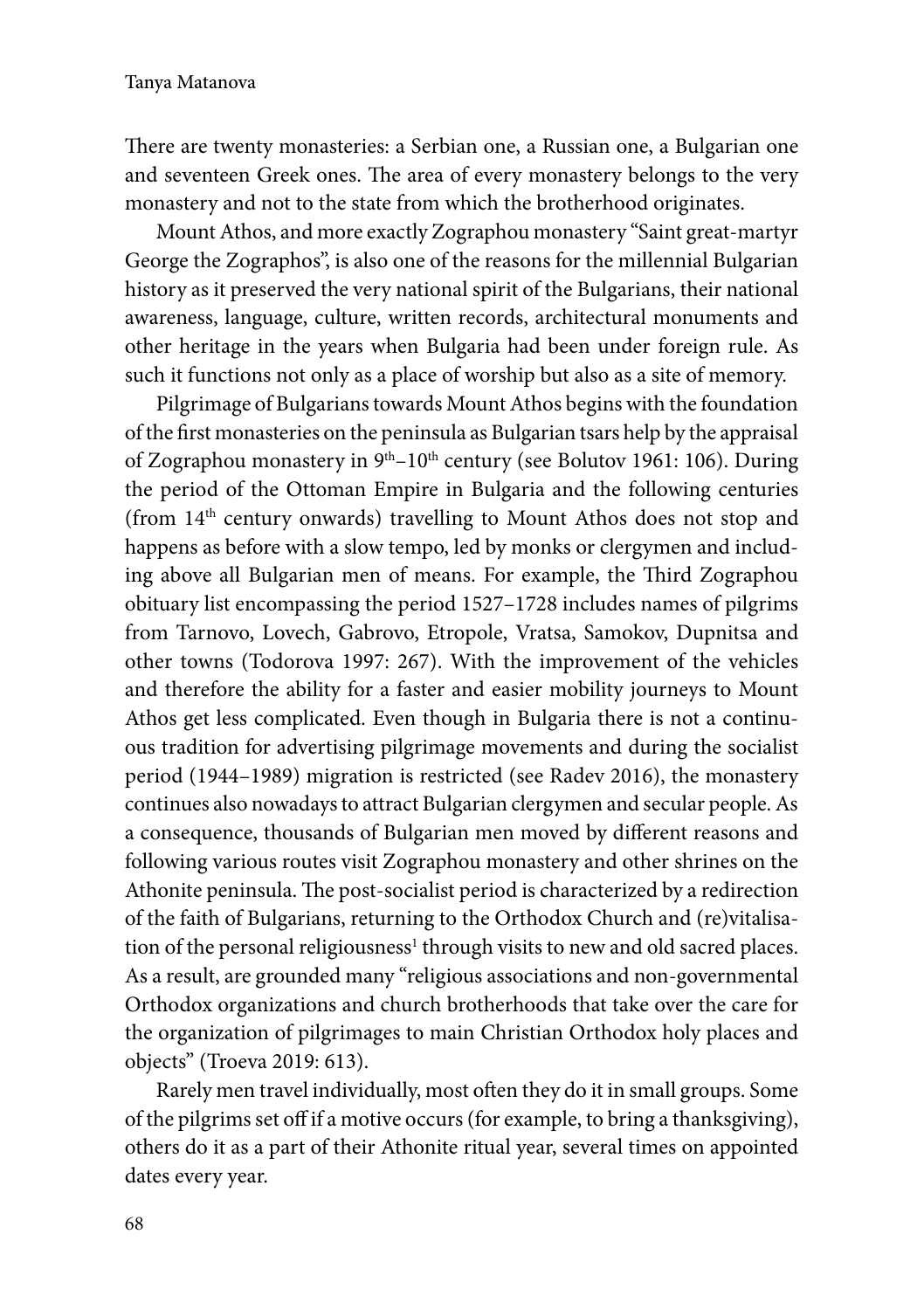#### **Research Object**

It is nowadays accepted among scholars studying pilgrimage practices that pilgrimage is a blended with tourism "major journey, usually by modern means of transportation, to a national or international shrine" (Turner & Turner 1978: 240) that combines pious intentions with historical and cultural behaviors and meanings (Eade & Sallnow 1991: 3). Pilgrimage is in fact "a holistic phenomenon with religious and secular foundations, encompassing sites that can emerge from both religious and secular contexts" (Collins-Kreiner 2016: 6; Coleman & Eade 2004).

Having this in mind, as an object of research are chosen Bulgarian men's group travels to Mount Athos in the  $21<sup>st</sup>$  century, presented through the emic view of the individual participants. They will be examined from the perspective of the ritual year, featuring ritual celebrations at liturgical holidays, calendric national commemorative practices, donations and different places of worship reached via different routes. The men included in the research are of different social status: students, cooks, photographers, businessmen as well as highly educated doctors, engineers, scientists, journalists but also novices in monasteries, priests, monks and retirees.

Empirical data for the comparative and phenomenological approach<sup>2</sup> is gathered through primary and secondary sources. The first ones include semistructured face-to-face and structured email-interviews with travelers of the route (organizers, participants, route-leaders) and monks involved somehow in the pilgrimages (eight men altogether). As secondary resources are chosen published news on the internet, in books and participants' online travelogues (more than 30 text and video travelogues).

### **Travelling Groups**

The groups going to Athos that will be analyzed here are usually not numerous, generally up to seven-eight men, setting up from municipal towns as Sofia, Bansko, Sandanski, Stara Zagora, etc.<sup>3</sup>. Travels are explored according to the route configuration and implementation. Some group travelers aim to reach directly their destination, the Bulgarian Zographou monastery. One *communitas* (Latin 'unstructured community in which all members are equal', Turner & Turner 1978) tries to cover every year the so called itinerary "On the trails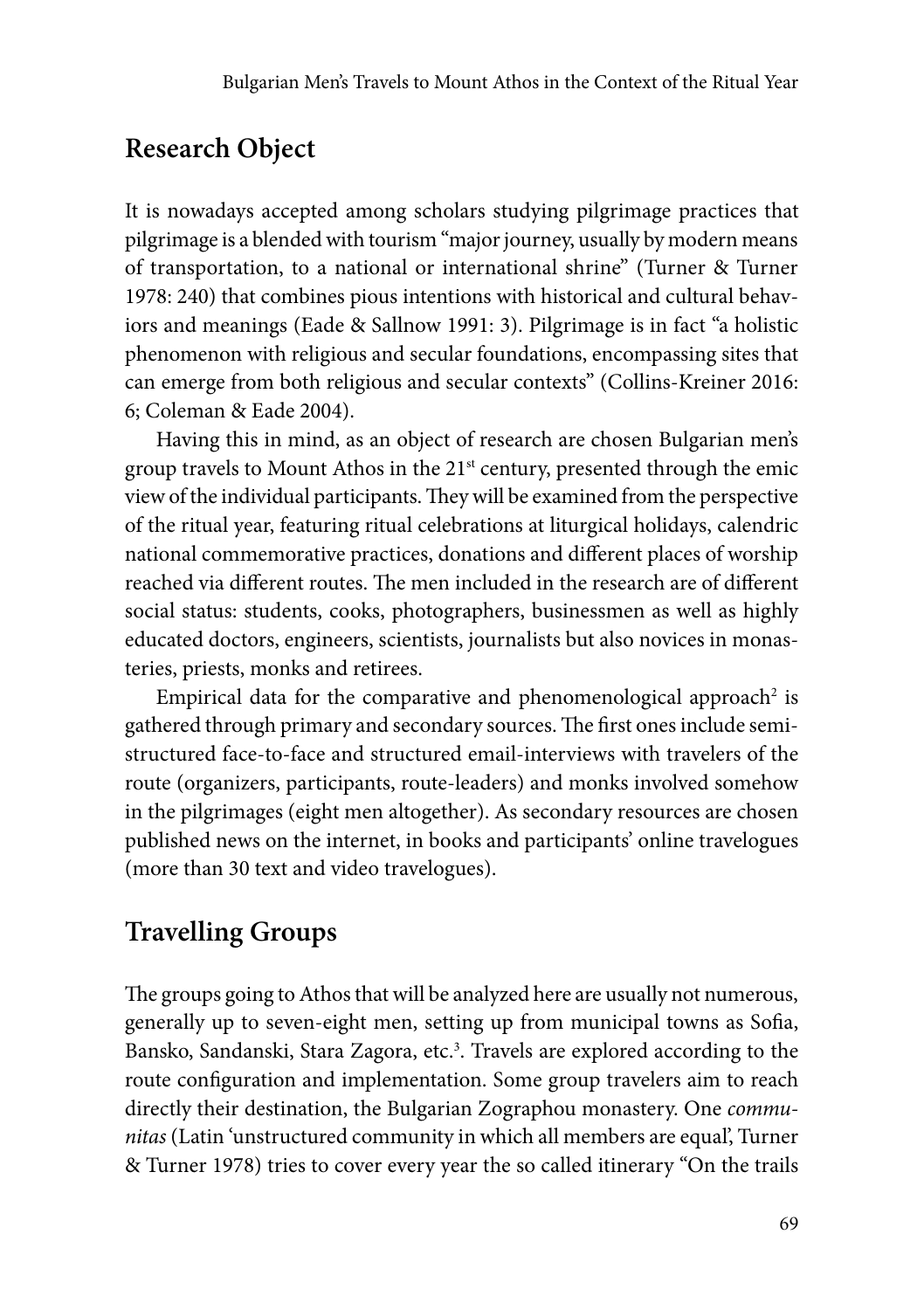of Zographite saints" that combines old disused pilgrim and travel paths, main road and highway segments and above all intentionally added stops related to the Bulgarian history and to the life of Bulgarian saints who at some point lived in the Zographou monastery or played an important role for the Bulgarian Revival and the preservation of the Bulgarian cultural and Orthodox spiritual heritage. In comparison to them members and friends of the "Athonite Balkan Association" combine pathways between Xenophontos monastery and other sacred places situated on the Southern side of the peninsula. At the end are presented group travelers – with a clergyman at the head – whose ritual year comprises several travels to Mount Athos connected mainly with liturgical holidays of different Athonite monasteries and hermitages (sort of colonies of the larger monasteries that are smaller and easier to keep up).

#### **Directly to Our Monastery on Mount Athos**

Bulgarian men from the town of Bansko feel especially connected with Zographou monastery as one of the founders of the monastery of the 18<sup>th</sup> century, Hadzi Valcho (one of the brothers of Paisius Chilandarite), was born in their native town. Since the beginning of the 21<sup>st</sup> century "Bansko reconstructs its active linkage with the Zographou monastery – as a spiritual necessity, a historical duty, and for material assistance" (Trencheva 2019). Not only groups of young men from the town but also men from Bansko municipality offer their mite for the monastery: "They organize the main repair activities, donate money, work, repair materials, foodstuffs, etc." (Zherev 2018). A co-chairman of the initiative committee for the restauration of the Bulgarian monastery is mayor Alexander Kravarov and after his death this generous act is continued by his follower, Georgi Ikonomov. According to a monk of the Zographite brotherhood there is "a group of young men from Bansko who take part in the repair activities twice a year" (AIF I No 595, a. u. 1). Here should be mentioned that donations for religious purposes are not only a kind of a sacrifice of personal time and money for God which will be memorized in the corresponding monastery (or church) list of *ktetors* (Greek 'donators') but gain also a higher public status.

Another group from Bansko "cleans the kitchen before monastery holidays and after that washes glasses and dishes" (AIF I No 595, a. u. 1). They go also to help with the harvest of olives: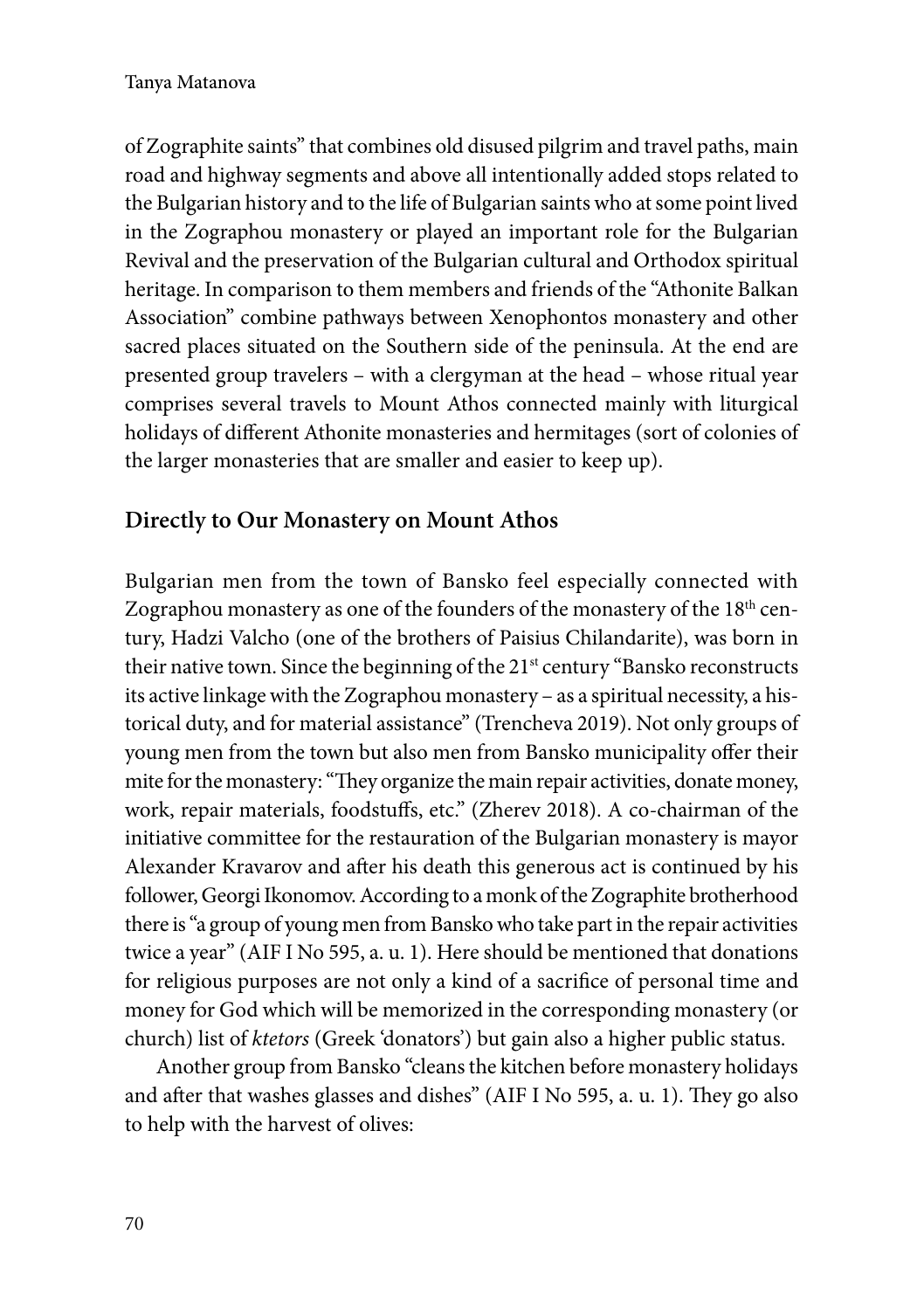*The monks make olive oil because they earn their daily bread. (…) We would have to expend effort in the kitchen as more than 500 guests are expected for the holiday. It does not oppress us, then we often go to work on Athos.*<sup>4</sup>

The important task to prepare the fish for the monastery feast on  $6^{\text{th}}$  May/23 $^{\text{rd}}$  April $^5$  is given to a cook from the town of Sandanski: "There is Sandi, the owner of pizzeria 'Sandi' in Sandanski who comes with other men and together they prepare the fish" (AIF I No 595, a. u. 1).

For the *panegyrs* (Greek 'religious celebrations associated with church patron saints' days') a party of men from Asenovgrad and Plovdiv comes also and

*serves in the refectory, because it is… while you serve and clear the communal tables once or twice for lunch*<sup>6</sup> *, the time to cook for dinner has come. (…) They are very well organized and are at about thirty men*  (AIF I No 595, a. u. 1).

Many of those men from Bansko, Sandanski, Asenovgrad travel to Zographou monastery also on 18<sup>th</sup>/5<sup>th</sup> January for the feast of Epiphany (19<sup>th</sup>/6<sup>th</sup> January). Since the beginning of the  $21<sup>st</sup>$  century, after the end of the divine liturgy in the church most of the men go downhill to the shoreline to participate in the ritual "throwing of a cross" at the shoreline of the monastery harbor. In Bulgaria and some other countries usually one cross is being thrown in the water and then taken out by the fastest young man. The ritual practice in Zographou monastery differs: there are several wooden crosses and one silver cross being thrown into the sea. About fifty men jump into the waters of the sea to take out the crosses thrown inside by priest-monks of the brotherhood. This cultural practice is performed not only Bulgarian Athonite monastery<sup>7</sup> but also in Iviron and Xenophontos monasteries and it is believed that catching the silver cross promises a blessed year for the winner and his family.

To this category should be added also the group of Bulgarian dentists who travel to Zographou in order to treat gratuitously the monks' teeth, but also to participate in the calendric holidays:

*A dentist from the town of Chirpan gave the equipment. Dr. Lenkov from Stara Zagora is the main person who managed its creation. There is an x-ray too. Two-three doctors from Sofia go there, and from Sandanski as well. They travel in their holidays and treat their teeth* (AIF I No 595, a. u. 1.).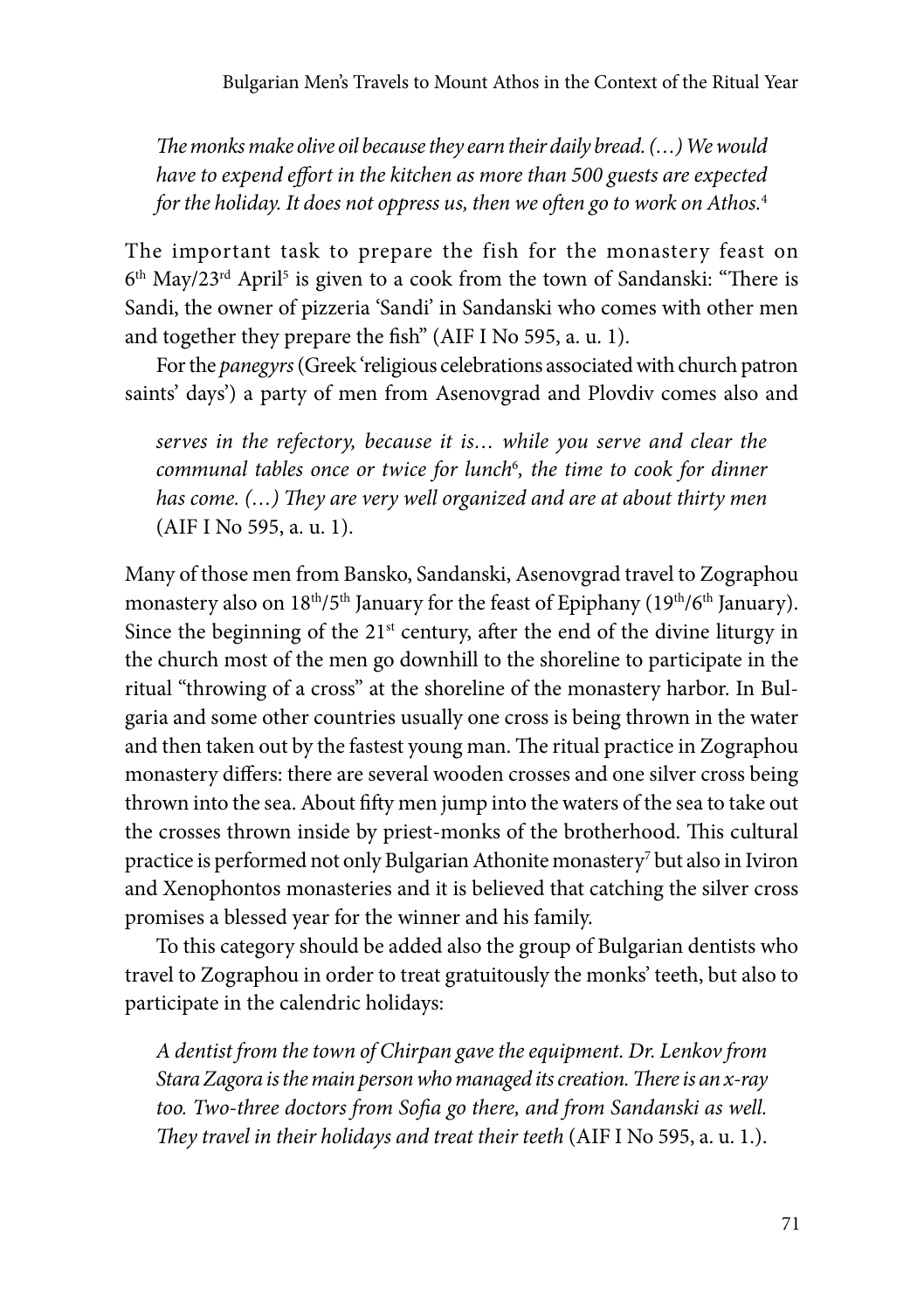One of them shares: "Every time we go there they expect us as they know the group of dentists is coming. Thus we help them. If there is a great feast, we help also washing the dishes, cleaning the refectory" (AIF I No 595, a. u. 3.). This respondent tries, if possible, twice a year to visit the monastic peninsula, every time with a stop at Zographou:

*I go when I have an opportunity to go, not always for a panegyr. With the group we visit monasteries we like and on every journey we try to visit also other monasteries that we haven't visited before. (…) I like the atmosphere in the Zographou church. There is no electricity. Everything is old styled. Candles are lit, prayers are read. Everything is mystical and muffled. The monks sing. When I was there for the first time I didn't know where I was* (AIF I No 595, a. u. 3.).

Another example for groups visiting the monastery for work are the *harisanins*  (a man who gives (God) something as a present), who so to say donate their work and time. One of them says:

*I traveled with a group of harisanins. We were three cars with four-five men in each car... The men come from all over Bulgaria and exercise different professions. A man, not a company, organizes the* diamonitirions *(Greek 'visa'), ship tickets and coordinates with the monks the work that must be done: picking olives, cutting fruit trees, working in the vegetable gardens, chopping wood, etc. Sometimes we mix concrete for the running restoration works. The last time I helped in the* archontariki *(Greek 'guest room'), i.e. I cleaned rooms, washed blankets* (FnAIF No 2987, a. u. 4).

If the above mentioned groups follow normally the fastest route from their starting point to Zographou monastery, one *communitas* covers – if possible every year – a special itinerary "On the trails of Zographite Saints".

### *"On the Trails of Zographite Saints"*

The itinerary "On the trails of Zographite Saints" was started in 2010 as a fulfillment of the *idea* of a clergyman, hyeromonk Gabriel from the Zographite brotherhood, co-elaborated with a layman, Dimo Uzunov from Stara Zagora. All stops, proposed by the layman and blessed by the abbot of Zographou Archimandrite Ambrosio, are related, respectively dedicated to the Zographou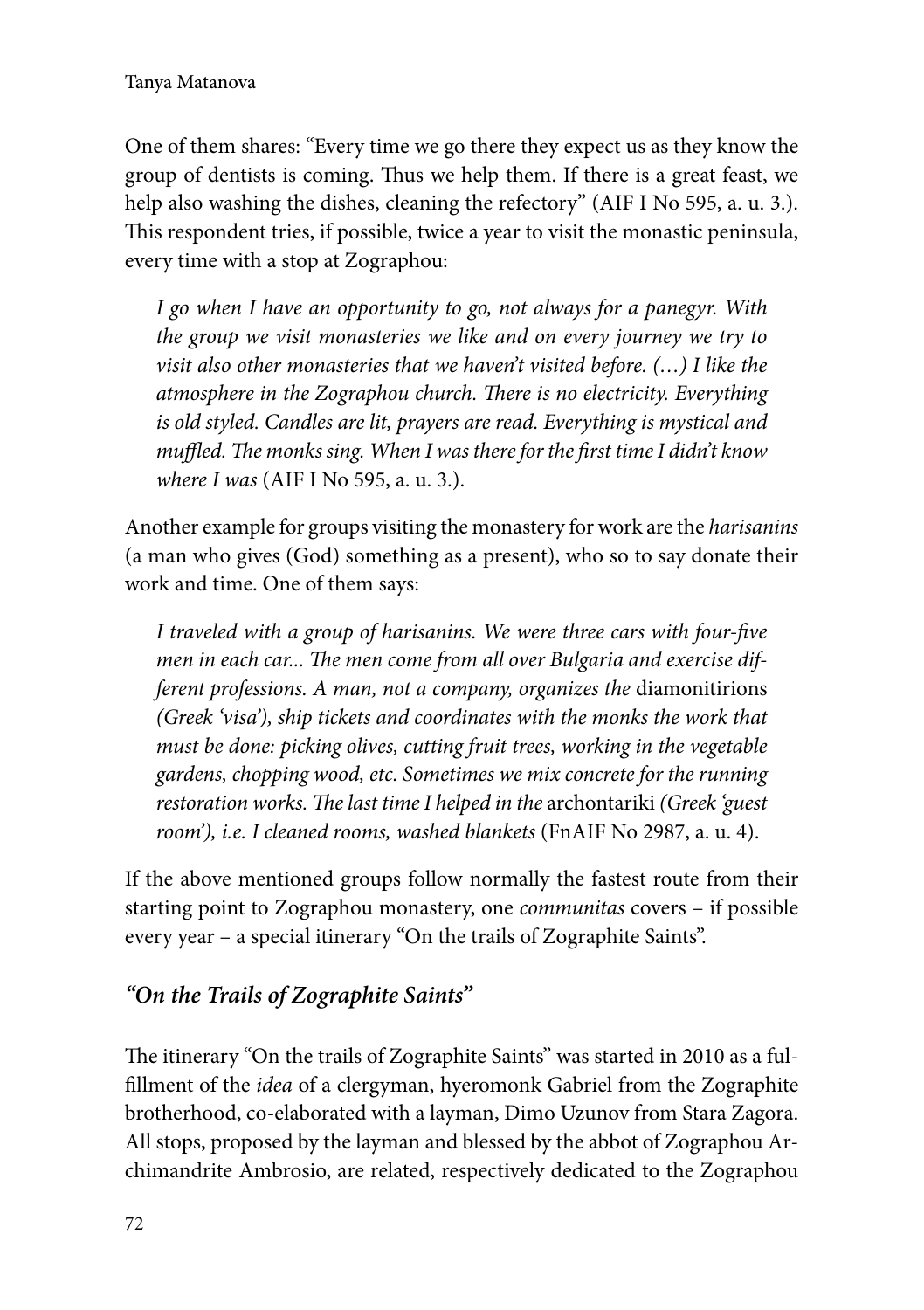monastery (its patron the saint St. George) and to the Bulgarian saints Kosmas Zographite, Pimen Zographite, Paisius Chilandarite, 26 Zographite martyrs and St. John of Rila – the protector of all Bulgarians "and to everything related to the spiritual and cultural fortress of the Bulgarian Orthodoxy during the time: the Zographou monastery" (Uzunov 2012: 70).

The length of the whole combined trail is about 775 km, 516 km of which is on the territory of Bulgaria, 174 km – in Greece, 65 km – waterway, and 20 km – on the Holy Mountain. At about 55 km the participants go on foot: 35 km in Rila Mountain<sup>8</sup> and 20 km on the monastic peninsula. Unlike Camino de Santiago, the Way of St. Olav, Via Romea, and others this route is not a natural one but a purposively constructed ("designed") trail, because it is comprised of segments that are intentionally developed to link together routes (some of them of organic origin) and locations that have some sort of common history and thus commemorate the lives of celebrated religious figures and the given sacred places.

Concerning the stops of the trails, it is typical for pious pilgrims to worship a saint at his holiday in his shrine during a divine service. That is why as a beginning for this journey is chosen the day of 22<sup>nd</sup> September, when according to the Christian Orthodox calendar in Bulgaria is honored one of the saints worshiped during the trail, namely, St. Kosmas Zographite. A starting point is always the church "St. Kosmas Zographite" in the mineral water baths complex close to Stara Zagora, i.e. the only sacred place under his protection in Bulgaria the construction of which is initiated by the group participants. After a blessing by the local priest the group – including mainly men (most often aged over 40) from the region of Stara Zagora (and Plovdiv) – drives to the nearby town and visits the church of "St. Paisius Chilandarite" there. Reaching Sofia by car they go to the church-rotunda "St. George" that was passed in the 13<sup>th</sup> century by Bulgarian tsars into the hands of Zographou monastery. Here another Zographite saint, the born in Sofia St. Pimen Zographite, as a novice had learned and icon-painted the interior (Uzunov 2012: 71). Next stop is the German monastery "St. John of Rila" which is an extraterritorial foundation of Zographou since 1926. After spiritual conversations with the local monks – who are representatives of the Zographite brotherhood – the pilgrims drive further to the Rila monastery "St. John of Rila" with a short stop at a heritage site, the monument of another Zographite saint, St. Paisius Chilandarite. During their stay in Rila monastery they pay homage to the relics of St. John of Rila there, visit church services, talk with the monks of the brotherhood and hike to the grave and the cave of St. John some kilometers away from the monastery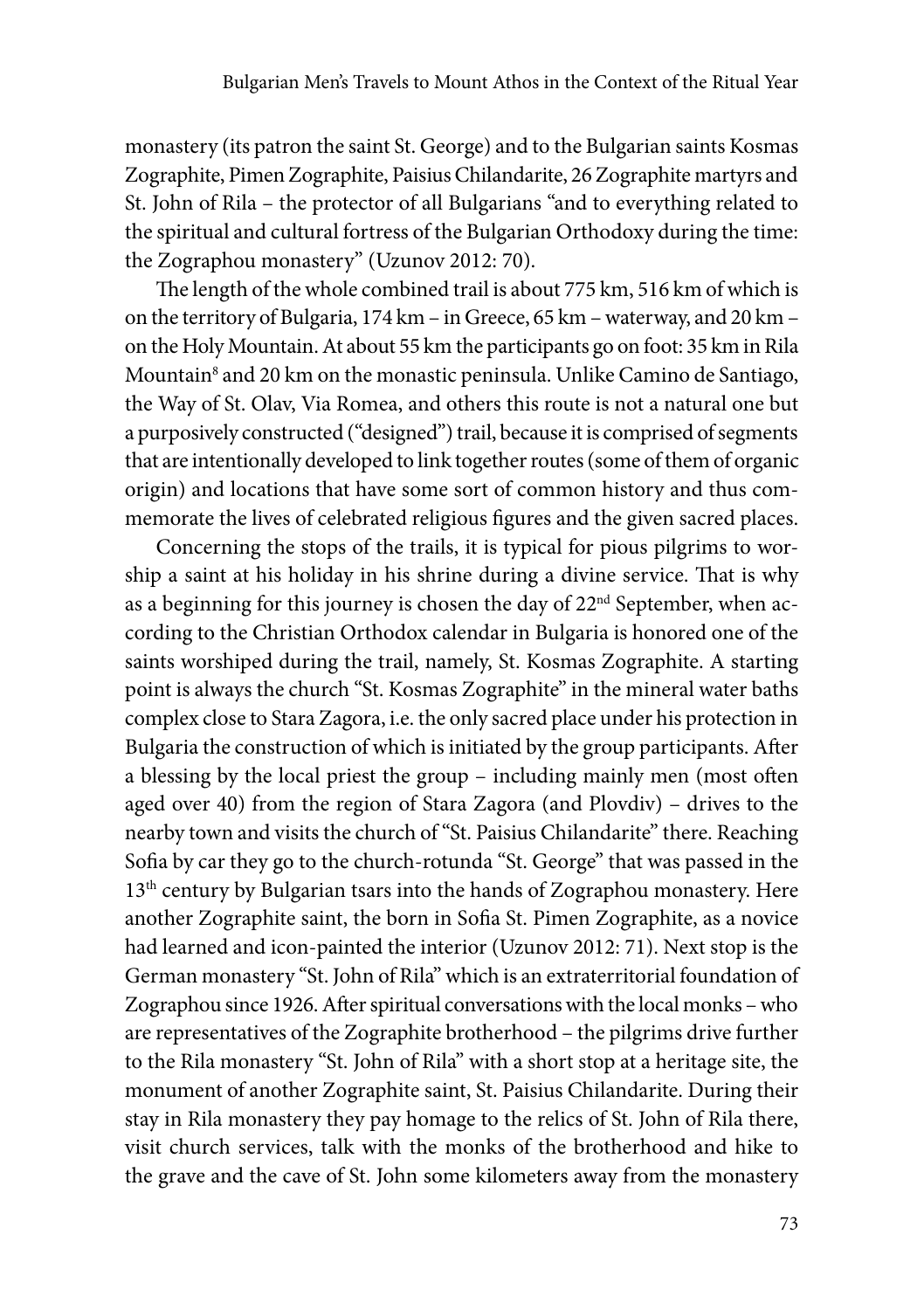(Uzunov 2012: 81). On the next day the men start a pilgrim walk, which is at about 40 km long and goes through the so called "Rila desert" encompassing some high Rila mountainsides. This trail section has been a part of an ancient (pedestrian) path from Sofia to Mount Athos, as well as of the Bulgarian Revival (17<sup>th</sup>-18<sup>th</sup> century) pilgrim route between Rila and the Zographou monasteries. That is the reason why it is chosen to be a part of the route under study. After two days they arrive at the village of Dobarsko, which according to a Rila charter of Tsar Ivan Shishman from 1378 together with other villages, lands and forests is being donated to the Rila monastery and as such has been traversed by pilgrims, walking from Rila monastery to Zograpou monastery (Uzunov 2012: 83). In Dobarsko they are welcome by the local mayor and the church manager who introduce them in the built in 1614 church "St. Theodore Thiron and St. Theodore Stratilat", which because of its ancient frescoes and authentic architecture is declared a monument of the Bulgarian cultural heritage and is under the protection of UNESCO. The next stop is Bansko where they visit the local church, the chapel dedicated to the saint and the memorial house with a reconstruction of the his Chilandar cell.9 In the house they have a lecture by the museum-curator about the life of saint Paisius, the vernacular mnemonic practices and the strong linkage between the people in Bansko and the Zographou monastery (Uzunov 2012: 84). Shortly after that they continue their trip by car to the resort of Ouranoupoli, where early in the morning they get on board of a ferry that brings them to the harbor of "St. Anne" hermitage. Getting there and paying homage to the wonderworking icon of St. Anne in the hermitage church, they start their six-hour' trek that goes through the chapel devoted to the Mother of God and continues to the peak Athos and the chapel "Transfiguration" at 2033 meter above sea level, where they make photos of the whole Garden of Virgin Mary. With a ferry from the harbor of "St. Anne" hermitage they reach the harbor of Zographou monastery and then walk up the hill arriving on (the eve of)  $27<sup>th</sup>$  September – St. Cross's day (local calendar, so called "old style") at their destination: Zographou monastery. Upraised in the  $9<sup>th</sup>-10<sup>th</sup>$  centuries four kilometer aside from the South-West coast, this monastery is the most often visited place by Bulgarians on Mount Athos. It is perceived as a Bulgarian national monument (Bolutov 1961: 106) even it has not the status of an official Bulgarian national territory. The participants attend church services, have a meeting with the brotherhood, in which they share their experiences of the Zographite trail. Some of them make a confession and take communion. If possible, they visit the cave of St. Kosma Zographite not far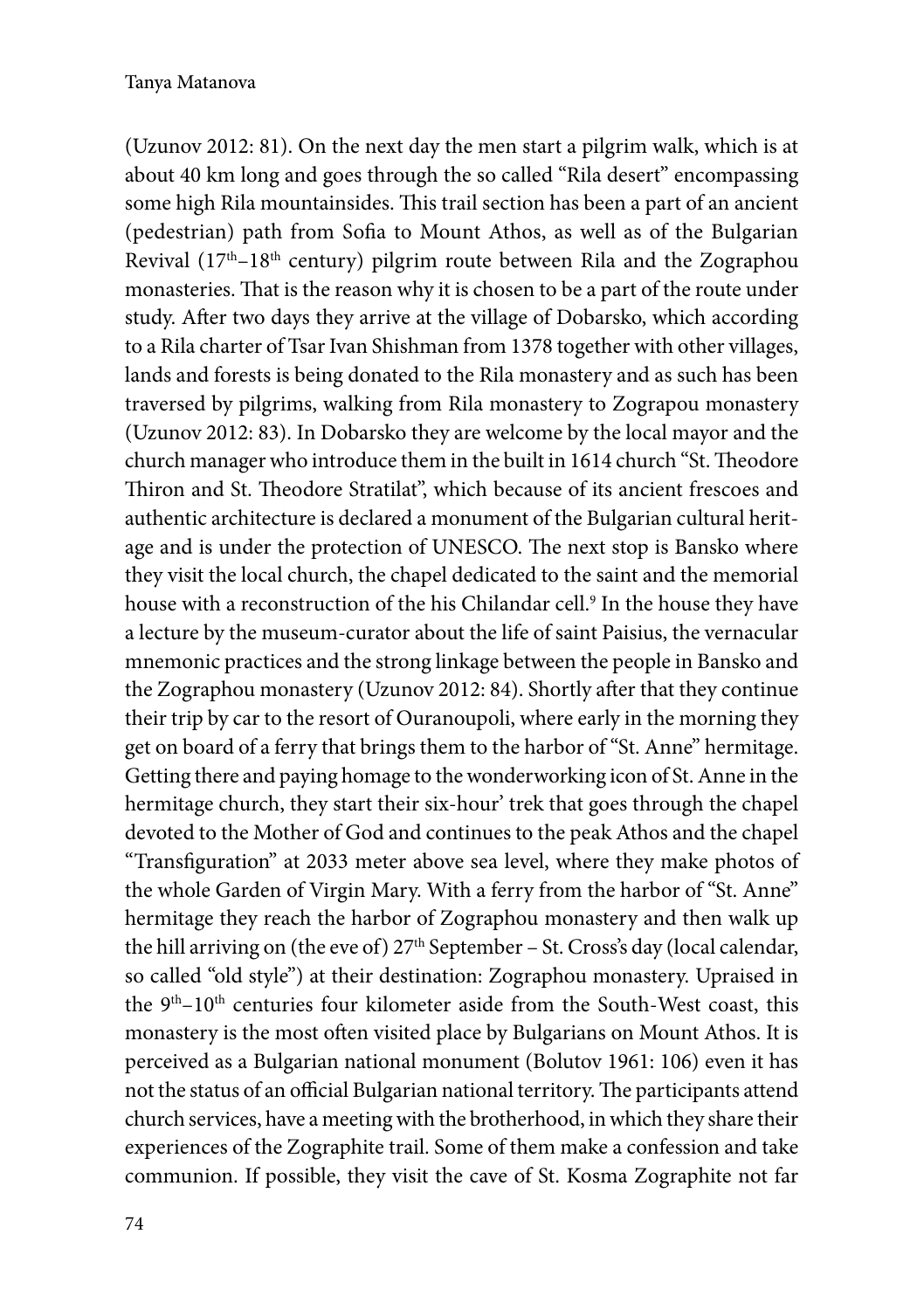away from the monastery. The pilgrims go also into the library of Zographou, a heritage site, in which are kept a multitude of handwritings from the Second Bulgarian State tsar's letters, divine service books. A more special respect there receives the original of the "Slav-Bulgarian history". In the yard of the monastery there is another memorial site, namely a monument of the 26 Zographite martyrs.10 Here the travelling men take photos of themselves in front of the heritage site and on the next day with the blessing of the abbot they travel back to Bulgaria (Uzunov 2012: 103).

The same men like visiting Zographou also at other occasions. At Easter they transport very often the Holy Fire brought to Sofia from Jerusalem.

Actually, the pilgrimage trips of these men start in 2001 and since then male groups from the regions of Stara Zagora and Plovdiv, led by Dimo Uzunov, help the monastery with finances, with the repair and other development activities or clean the church accessories in all three churches before a monastery holiday:

*They are the main group. They come from the Thermoelectric Power Station "Maritsa Iztok" and clean the big chandeliers. They take them apart, clean and assemble them again. Depending on their engagements, sometimes they stay also for the panegyr, sometimes they leave before the feast* (AIF I No 595, a. u. 1).

One of them writes later: "I had the chance to wash seven silver hand censers three centuries old. And such a feeling I have never experienced before and afterwards" (Enev 2017).

Regardless of the motives of the participants and whether or not the trail is organic or purposive, consisting of religious or memorializing national sites, it plays an important role for the awareness and conservation of this heritage as well as for the strengthening of the faith of the Bulgarian participants and the veneration of Bulgarian saints.

#### **Travels to Xenophontos Monastery**

The analysis of the online travelogues of the pilgrimages of representatives of the Balkan Athonite Association shows that in difference to the mentioned above groups this one has usually as a destination Xenophontos monastery. Since the establishment of the association in 2010 members visit this monastery at least once a year for its great feast on  $6<sup>th</sup>$  May/23<sup>rd</sup> April, St. George's Day.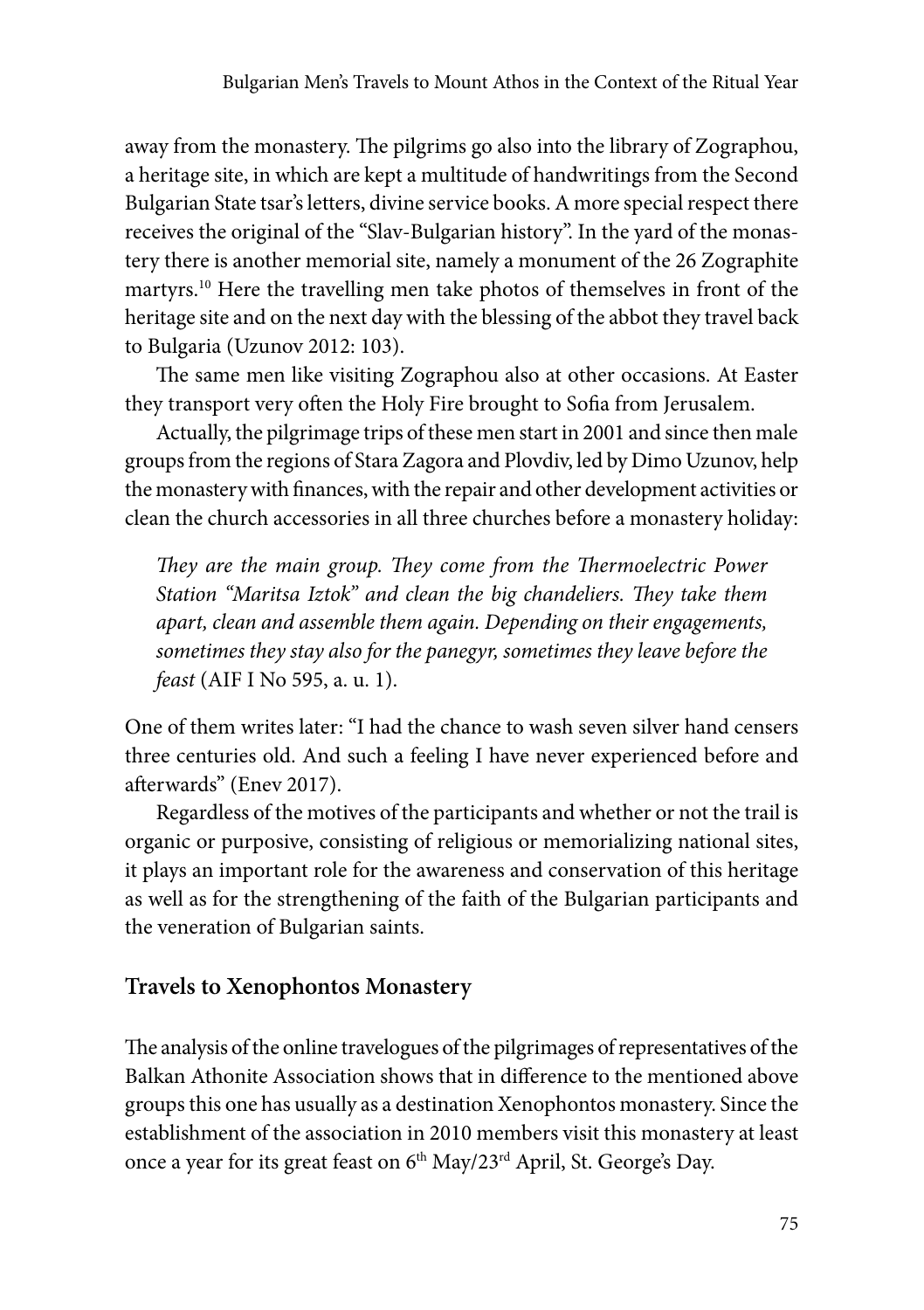Since the formation of the association they organize travels also for nonmembers. First, these are boys of the Russian school at the Russian Embassy in Sofia and representatives from Russian institutions (the Embassy, the church). After the year of 2017 travels – lasting two-three days – are opened also to every man in Bulgaria regardless of his ethnic origin and nationality. These groups of six-seven men have different itineraries combining paths between monasteries and hermitages in the upper, Northern part of the peninsula (the monasteries "St. Panteleimon", Docheiarou, Iviron, Stravronikita, Xeropotamou, Vatopedi, the cell "Xilurgou", etc.) always passing through or arriving at Xenophontos. The ritual year of the organizers of these travels, one of which always participates in the journeys, encompasses visits during the Lent, at and after Easter, at Epiphany, at *panegyr* feasts but also usual calendar days in the spring, summer or autumn. Sometimes their travels are connected with the transportation of a copy of a miraculous icon or relics between Mount Athos and Bulgaria and as during their other visits they take part in the divine services held in the church.<sup>11</sup>

Even this kind of group travels is not related to the maintenance of Bulgarian heritage and national memory on the peninsula as Zographou monastery and other historically Bulgarian places are not a priority during the trips, this kind of travels are contributory for the strengthening of the participants' faith, for the cultural acquaintance with the Byzantine architecture, art, rituals and monastic life.

#### **All around Mount Athos**

Groups led by pilgrims differ from the ones with a clergyman at the head, because the latter predisposes a more theological journey as the presence of a priest means a greater access to sacred spaces and relics in the monasteries but also the presence of the Holy Spirit, of a theology expressed in conversations while walking or consuming coffee, *raki* (Greek 'brandy') and *loukoumi* (Greek 'traditional sweet') at an *archontariki*.

The last example is about journeys starting in Sofia and going via Ouranoupoli which are organized by a monk, living in a monastery in Western Bulgaria who, accompanied by other clerics or laymen, visits regularly the Holy Mountain "to learn and to participate in services" (AIF I No 481, a. u. 1). At the beginning journeys happen mainly around the *panegyrs* of Zographou monastery (St. George: 6<sup>th</sup> May/23<sup>rd</sup> April, 16<sup>th</sup>/3<sup>rd</sup> November; St. Kozma Zograhite: 5<sup>th</sup> October/22<sup>nd</sup> September; 26 Zographite Saints: 23<sup>rd</sup>/10<sup>th</sup> October). During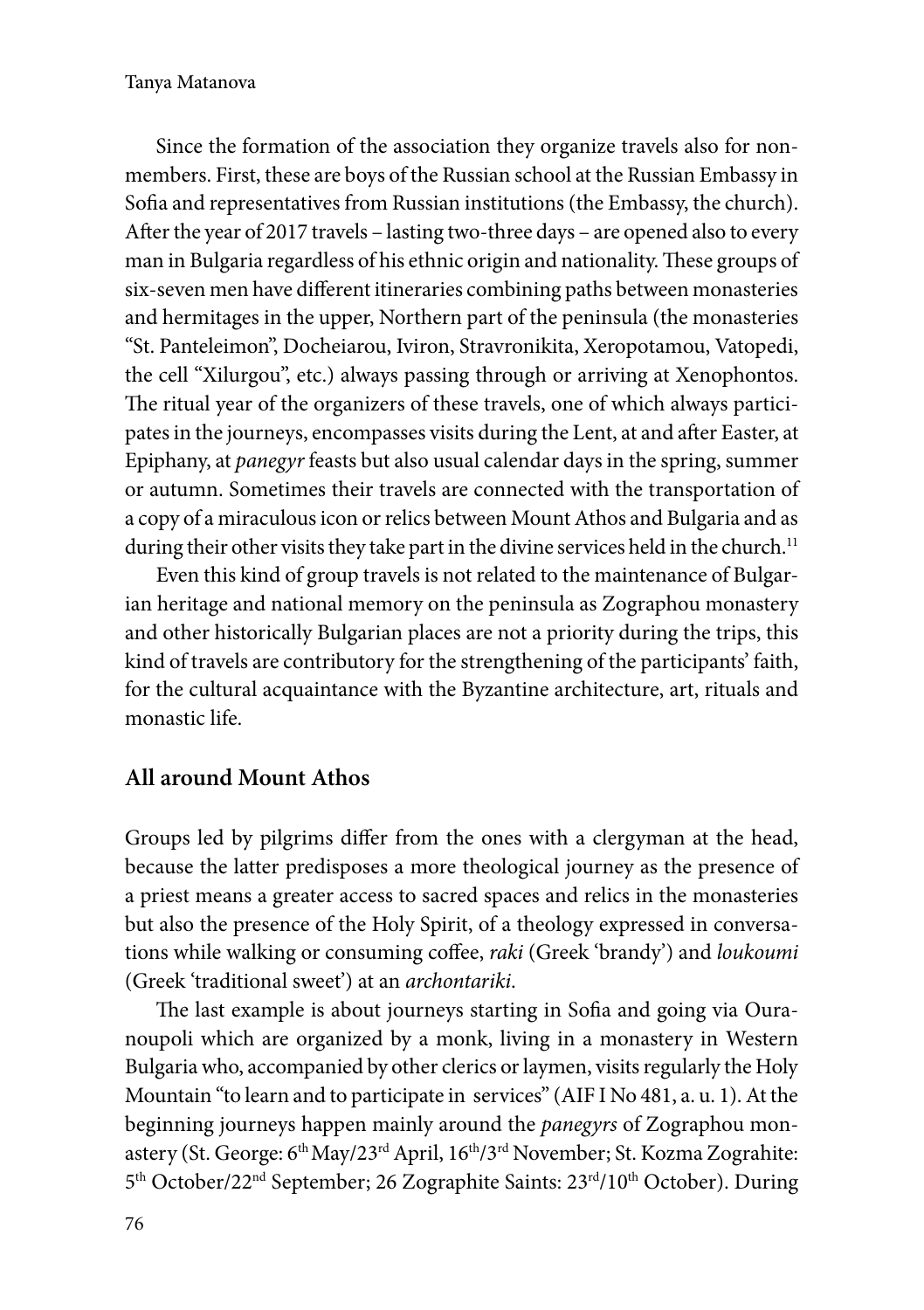a stay on Mount Athos, if possible, are visited also other spaces of religious and national worship as the already mentioned monument of the 26 Zographite saints, the cave of St. Kosmas Zographite but also cells that have been inhabited by Bulgarian monks or are linked with the Bulgarian history as "Axion esti", "Xilurgou", and others.12 Everywhere the clergymen of the group take part in the divine services as priests or chanters. Their contemporary Athonite ritual calendar includes many travels with various routes to most of the monasteries and several hermitages regardless of their geographical location. Instantly visited places besides Zographou are also the Grand Lavra,<sup>13</sup> Esphigmenou monastery<sup>14</sup> the cell "Mikri Agia Anna" (Greek 'Little St. Anne'),<sup>15</sup> the cell "St. Eustace",16 the *hesychasterion* (Greek 'a small hermitage where intensive hesychasm is practiced') "St. Sava of Serbia" in the region of Karoulia,<sup>17</sup> and others. Even all sacred spaces are visited lead by religious or educational motives, their descriptions of stays at holy places connected somehow with the Bulgarian history and the life of Bulgarian monks, reveal the pilgrims' national pride and joy of being at places where have lived great Bulgarian men. Thus such places become also spaces beyond religious worship: "On the left side of the nartex, where frescoes were recently restored, we read with joy the names of *ktetors* of the cloister from the 18th century: Valko, Stoyko, Dobrinka – evidence for the former piety of our people" or

*In cell St. Eustace, famous also as Mylopotamos, we were welcomed by monk Joachim. (…) It is not a well-known fact that founder and restorer of this cell is metropolitan Joachim of the Patriarchate of Constantinople who was throned twice as a patriarch.*<sup>18</sup>

# **Performed Rituals: Religious and National Commemorative Practices**

#### **Religious Elements**

Ritual performances, such as sayings of prayers individually or collectively during a liturgical worship are essential elements of Orthodox Bulgarians visiting the Holy Mountain. The collective rituals "create affective connections between pilgrims, raising profound feelings of togetherness, the so called *communitas* (Turner & Turner 1978), based on the sharing of faith; they embody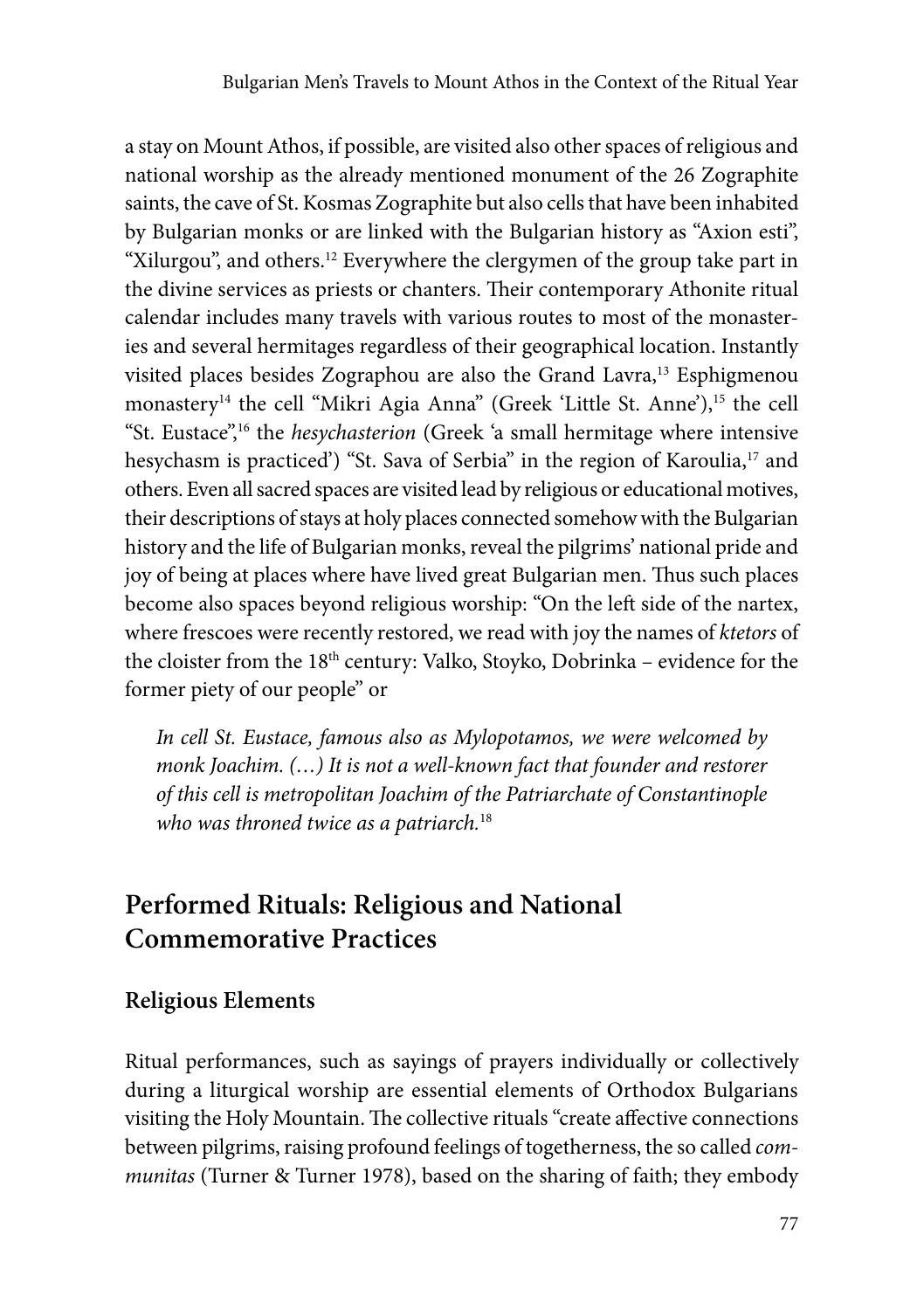and celebrate symbolic reality" (Terzidou *et al.* 2017: 124). Additionally, all male participants perform also other typical for pilgrimages rituals such as veneration of icons, making the sign of cross, lightning of candles, attendance of church services, conversations with monks, familiarization with the biographies of the saints and greater monks of the brotherhoods: "After an hour and a half they reach the peak Athos – 2033 m above sea level – and the chapel Transfiguration. Here as at other already marked stops are sent up prayers" (AIF I No 595, a. u. 4).

Very often men are motivated to set off to Mount Athos as they believe that with the mercy of God their religious ritual practices could provide cure of an illness, disability or pain. In this regard, should be mentioned the *liti* (Greek 'a procession with an icon'), performed in Zographou monastery (but also at other monasteries). On its saint's day  $-6<sup>th</sup>$  May  $-$  the miraculous icon of St. George is brought out of the church and the monastery yard, held by a monk and two laymen whereas the laymen change every several meters (actually every ten steps), and is moved to the chapel "St. George" nearby and back again passing also by the monument of 26 Zographite saints in the yard. Bulgarians believe that according to their faith God could bring them health or fulfill their wishes: "I pray to St. George to give me health".<sup>19</sup> A monk of the brotherhood shares that many men after holding the icon during the procession their life has changed and their wish has been fulfilled.<sup>20</sup> According to another monk a stay in the monastery is enough as "before he knows, a man cleans his soul, removes his burden. Many of them get free of a disease" (AIF I No 595, a. u. 4).

Generally, all pious pilgrims while attending church services or individually (between the services) express their devotion to God through different ritual performances characteristic for Orthodox Christians. Visiting the elective monasteries gives them the opportunity, on the one hand, to mediate away from their cares and distractions of everyday lives and, on the other hand, to derive spiritual sustenance.

A common characteristic of the ritual year of the studied Bulgarian men is that their travel to the Holy Mountain is connected with the cloisters' feast days, their *panegyrs*. Depending on the groups' interests the ritual calendars include St. George's Day – which in Bulgarian is a (day off) national holiday – and other feasts on which Bulgarian or other ethnic saints are venerated. More seldom Holy Mountain is visited for Christian Orthodox holidays as Easter, Nativity, Epiphany, Transfiguration and others. On the one hand, it could mean that the latter feasts are preferably celebrated within the family, the parish, the homeland. On the other hand, monastery (hermitage, cell) patron days are visited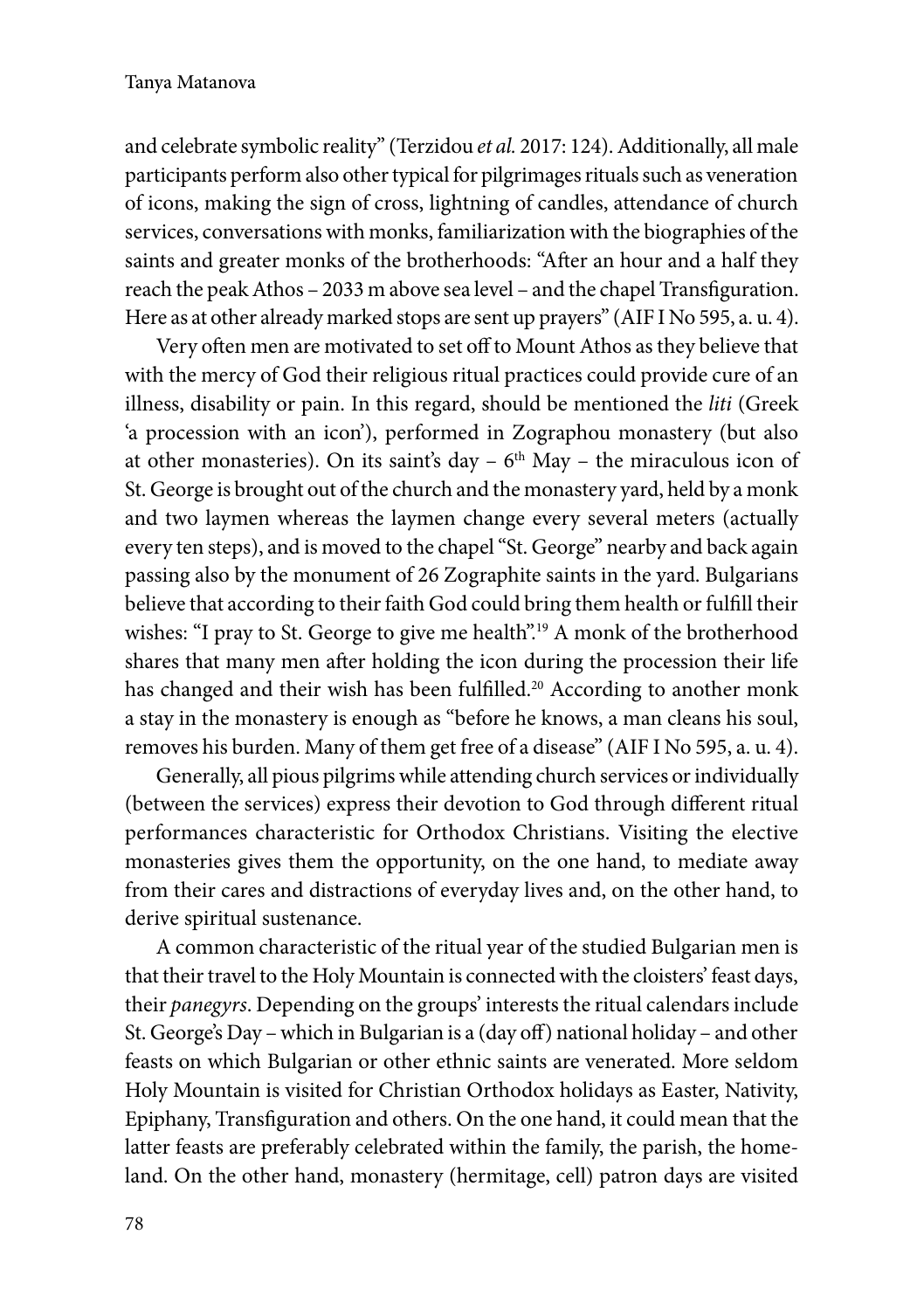by more guests who at the same time have the opportunities to enjoy their stay there by attending church services or/and to help with the feast preparations.

#### **Maintenance of National Memory**

The most contributory role for the maintenance of the Bulgarian memory and heritage in national and extra-national settings have the stops at Bulgarian memorial signs (monuments, exhibitions, a cave, a library) included in the trail of Zographite saints but also visited places connected with the Bulgarian history that function as markers of national collective memory and identity too.21 In such cases religious sites are simultaneously significant cultural sites. Zographou monastery could be considered as a memorial sign of the Bulgarian history as well, because it connects the Bulgarian man with his past and his heritage: "The magnificent view makes us feel as sand particles and at the same time proud to see what and how our ancestors had built, incited by their faith in Christ" (Dimitriy 2008). In the opinion of the contemporary Bulgarian metropolitan Naum:

*every Bulgarian man who has visited Zographou had the genuine feeling of national pride and spiritual consolation by the contact with the power of the holiness, combined with the material evidence of a strong belief and a high national spirit* (Radev 2016: 7).

Being there pilgrims immerse themselves in the history and heritage of the monastery and Bulgaria and "unconscientiously absorb from the feats of the Zographite saints" (AIF I No 595, a. u. 4). In some cases it is the interplay of memories and feelings triggered by the site, the sharing of stories among friends or lectures at the place that illustrate what the site 'means' to people: if it is perceived as vernacular or national heritage or religious site, because "heritage sites also have the ability to possess heightened meaning for their visitors" (Palmer 2003 in Gouthro & Palmer 2010: 5): "when you see the monastery for the first time, beamed with its sacred millennial history and charters of many Bulgarian tsars, there is no way not to be bowled over" (Enev 2017).

Furthermore, the itinerary "On the trails of Zographite saints", but also all other routes having points of contact with the Bulgarian culture and history, contribute for the preservation of the Bulgarian heritage and memory about the great Bulgarians outside the territory of Mount Athos, because the effect of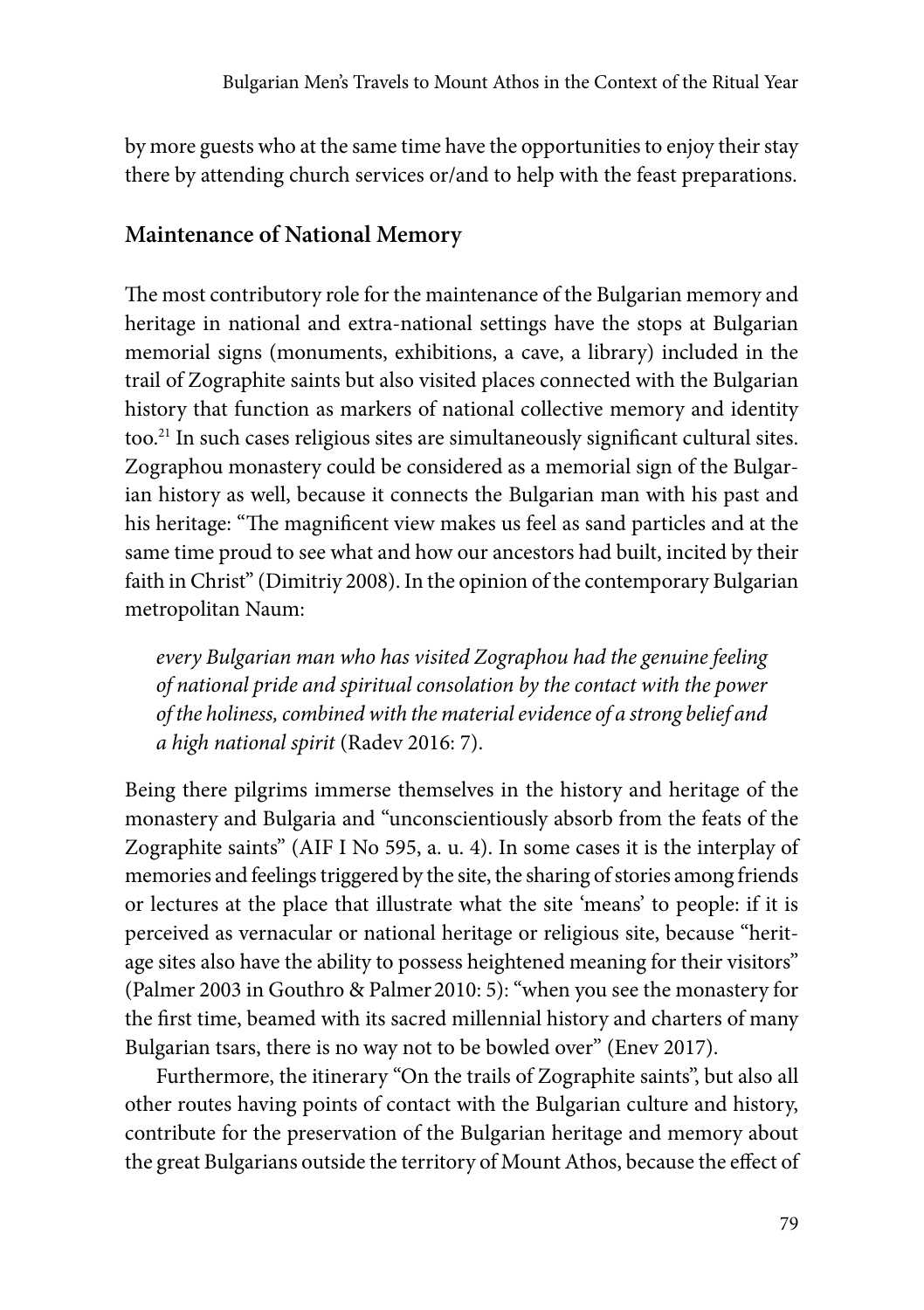the experienced is certainly being shared with their compatriots as travelogues are written and presented in social media, exhibitions are shown in different Bulgarian towns, conversations with students are organized and books are published and translated**.**

# **Conclusion**

The present paper explored male visitors' ritual year(s) on the holy place Mount Athos. It involved comparative and phenomenological approaches undertaken through interviews with visitors and reviews of narratives published online.

From the findings of the study, it is evident that Bulgarian men's pilgrimage calendars include visits at different cloisters (and their cells) on the peninsula. Regardless of the type of group, the itineraries, the religiousness and motives of the travelers described above, all travelers return again and again to the Holy Mountain. Some of them are impressed by the Christian Orthodox atmosphere, present in the churches through old icons, frescoes, mosaics, ancient manuscripts but also by the day-to-day routines of the monks' "authentic" primitive life, traditional lifestyle, still unspoiled by the ravages of the contemporary external world. Most Bulgarians feel attracted by the Bulgarian monastery because besides the holy intervention they can experience there, they are able to get in touch with the ancient material evidence of the legendary past of their people, i.e. to be in contact with Bulgarian architectural monuments, Bulgarian literature and cultural heritage beyond the Bulgarian borders.

Generalized, Bulgarian men's Athonite pilgrimage year consists of religious journeys combining liturgical holidays (with visitations of divine services), ritual performances (prayers, venerating icons, lightning of candles), voluntary activities (helping as a *harisanin* or in holiday preparations), tourist moments (hiking to peak Athos, buying of souvenirs, taking photos) and national commemoration being experienced in both sacred places and spaces beyond religious worship.

# **Acknowledgements**

The paper is prepared in the frames of the project *Construction of Cultural Heritage Abroad. Transborder Pilgrim and Commemoration Practices*, financed by the National Science Fund, Bulgaria, 2018-2021.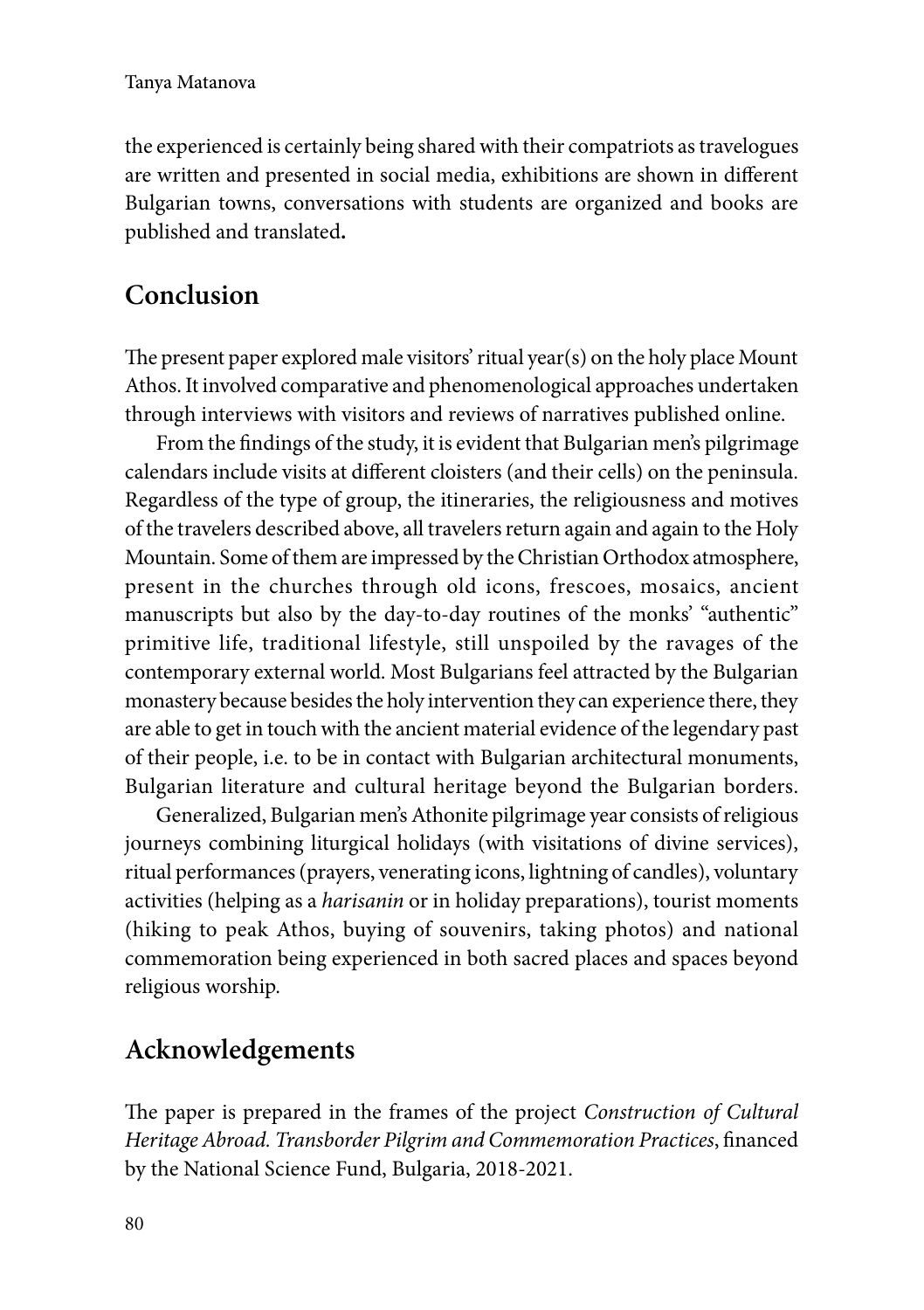# **Notes**

1 More about the religiousness of people since the end of  $20<sup>th</sup>$  century see Valtchinova 2007; Nazarska & Shapkalova 2009; Baeva 2012; Georgieva 2012; Karamihova 2013.

2 The phenomenological approach allows understanding of human experience (Casmir 1983), as the researcher attempts to provide a direct description of somebody's experience as it is, without taking account of its psychological origin and the causal explanations which could be also provided (Merleau-Ponty 1962: vii).

3 Of course, Bulgarian men from all over Bulgaria visit the Holy Mountain but it is difficult to find and analyze information for all groups travelling there.

4 https://www.standartnews.com/balgariya-obshtestvo/banskalii\_berat\_maslinite\_na\_ aton-122502.html, last accessed on 15.04.2020.

5 St. George's Day celebrated in Bulgaria on  $6<sup>th</sup>$  May is also a national holiday.

6 Sometimes when there are plenty of guests they eat "in shifts", i.e. after the first part of visitors is ready with the lunch, helpers must prepare the tables for the next part.

7 Normally in Bulgaria but also in Bulgarian Orthodox parishes abroad (in Germany, Cyprus) just one cross is thrown.

8 Along the road they repair old markings and put new ones (AIF I No 595, a. u. 4).

9 This place is famous among Bulgarians as there Saint Paisius wrote the "Slav-Bulgarian history" to awake the national consciousness of the captive Bulgarian people during the Ottoman empire. Because of its content, the book is perceived by Bulgarians as a very special object of the tangible Bulgarian cultural historic heritage.

10 According to liturgical texts these 22 monks and 4 laymen of Bulgarian or Slavic origin were burnt alive in the monastery tower during the devastating attacks on the monastery by Catalonian Crusaders in 1275. This heritage site is put in 1873 on the place of the tower in which they were burnt.

11 See https://www.afon-balkani.org/, last accessed on 15.04.2019.

12 See for example http://www.svetogorie.com/159-На-поклонение-в-Света-гораден-първи, http://www.svetogorie.com/160-На-поклонение-в-Света-гора-денвтори, last accessed on 15.04.2020; http://www.svetogorie.com/163-Поклоничествов-Света-гора---ден-трети, last accessed on 26.11.2019.

13 The patron day of St. Athanasios is  $18^{th}/5^{th}$  July.

14 This monastery of the canonic brotherhood is visited for its patron's day on Ascension Day.

15 This hermitage belongs to the Grand Lavra and celebrates its feast day on  $22<sup>nd</sup>/9<sup>th</sup>$  June, St. Dionysios and St. Metrophanes.

16 It obeys to the Grand Layra too and celebrates its saints' day on 3<sup>rd</sup> October/20<sup>th</sup> September.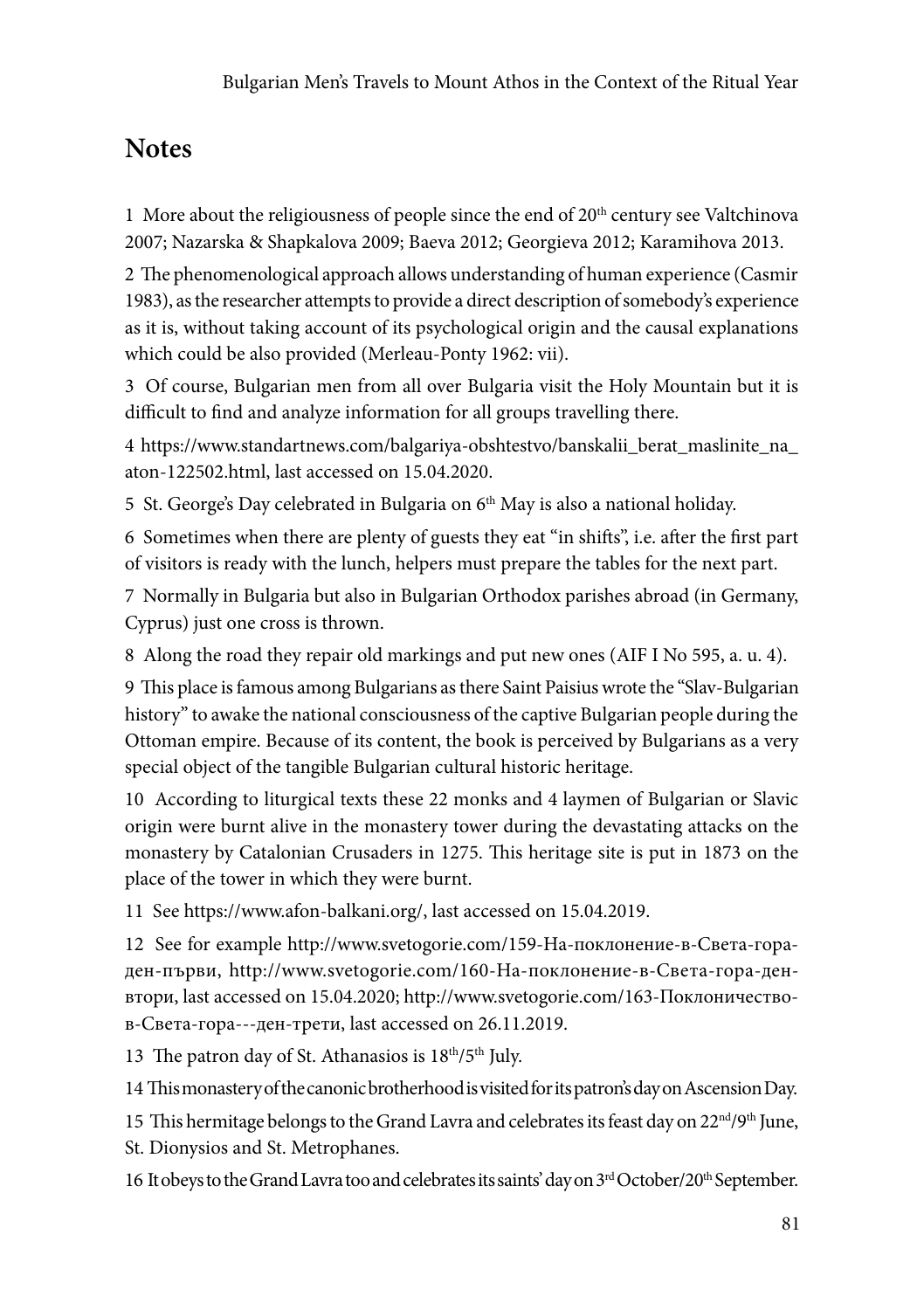17 This hermitage celebrates its panegyr on the  $27<sup>th</sup>/14<sup>th</sup>$  January. The name of this area (in the West-Southern part of the peninsula) comes from the *karouli* (Greek 'pulleys') which the hermits use to hang the basket where the passing monks, pilgrims or fishermen put some water and a piece of bread.

18 http://www.svetogorie.com/159-На-поклонение-в-Света-гора-ден-първи, last accessed on 15.04.2020.

19 https://www.24chasa.bg/ojivlenie/article/5884476, last accessed on 15.04.2020.

20 https://www.24chasa.bg/ojivlenie/article/5884476, last accessed on 15.04.2020.

21 Further hermitages and cells connected with the Bulgarian presence on the monastic peninsula are described in Matanova 2019.

## **Archives**

- $AIF I = (Written)$  Archive of the National Center for Intangible Cultural Heritage at the Institute for Ethnology and Folklore Studies with Ethnographic Museum, Bulgarian Academy of Sciences.
- FnAIF = Phono-archive of the National Center for Intangible Cultural Heritage at the Institute for Ethnology and Folklore Studies with Ethnographic Museum, Bulgarian Academy of Sciences.
- $a$ .  $u =$  archive unit

### **Primary Sources (Interviews)**

- AIF I No 481, a. u. 1, male, hieromonk and abbot of Chernogorsky monastery "St. St. Kozma and Damyan", Bulgaria.
- AIF I No 595, a. u. 1., male, hieromonk and abbot of German monastery "St. John of Rila", Bulgaria.

AIF I No 595, a. u. 3., male, dentist.

AIF I No 595, a. u. 4., male, hieromonk at the Zographou monastery "St. George the Zographos", Mount Athos.

FnAIF No 2987, a. u. 4, male, church singer.

### **References**

Baeva, Vikhra 2012. *Nishkata na zhivota. Mezhdu kolancheto za rozhhba i Bogoridichniya poyas* [The Lace of Life. Between the Belt for a Child and the Girdle of Virgin Mary]. Sofia: PH Marin Drinov.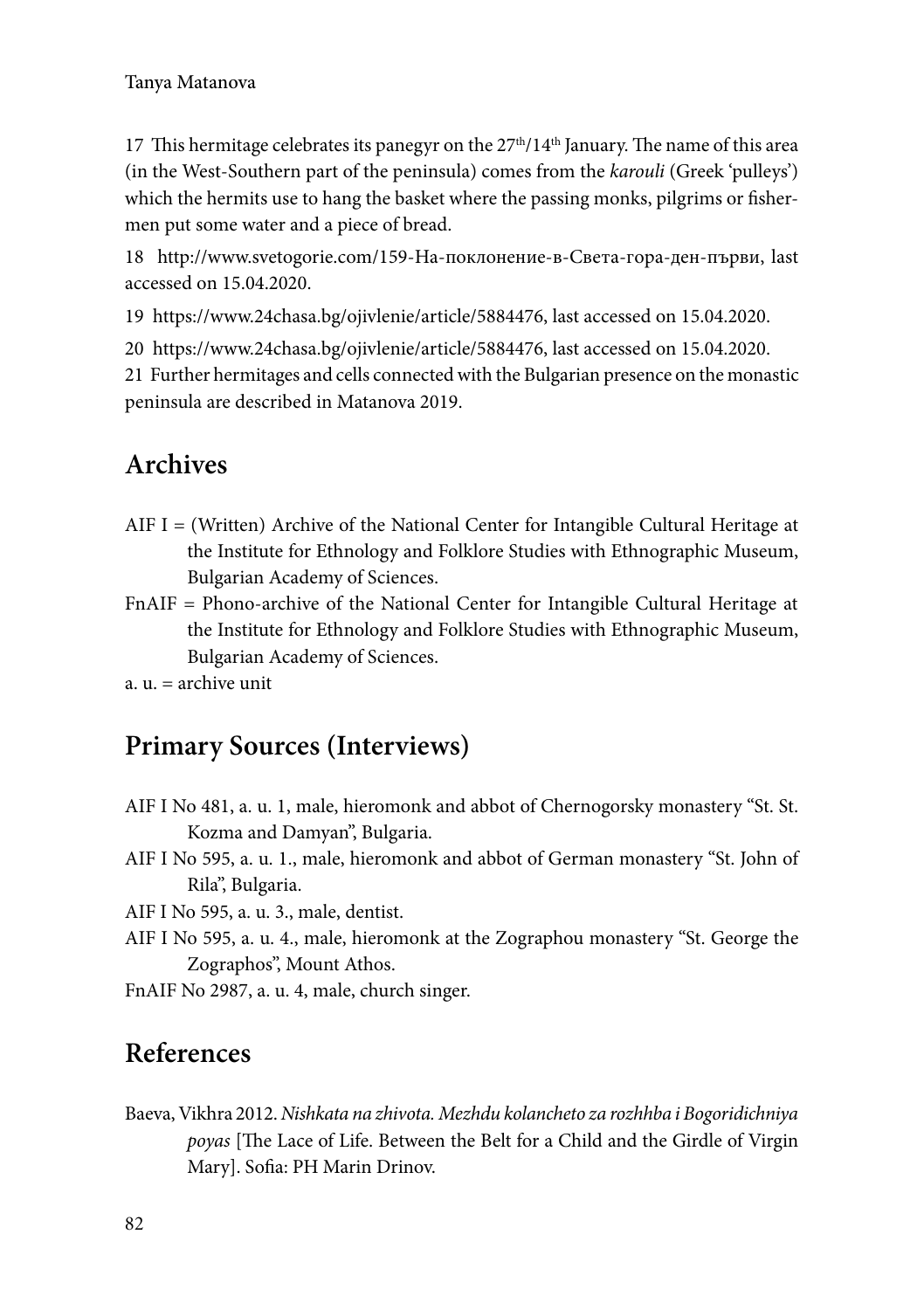- Bolutov, Dimitar 1961. *Balgarski istoricheski pametnitsi na Aton* [Bulgarian Historical Monuments on Mount Athos]*.* Sofia: Nauka i izkustvo.
- Casmir, Fred L. 1983. Phenomenology and Hermeneutics: Evolving approaches to the study of intercultural and international communication. *International Journal of Intercultural Relations*, Vol. 7, pp. 309–324.
- Coleman, Simon & Eade, John 2004. Introduction. Reframing Pilgrimage. In: Simon Coleman & John Eade (eds.) *Reframing Pilgrimage: Cultures in Motion*. London: Routledge, pp. 1–25.
- Collins-Kreiner, Noga 2016. The lifecycle of concepts: the case of 'Pilgrimage Tourism'. *An International Journal of Tourism Space, Place and Environment*, Vol. 18(3), pp. 322–334.
- Eade, John & Sallnow, Michael 1991. *Contesting the Sacred. The Anthropology of Christian Pilgrimage*. London: Routledge.
- Georgieva, Albena 2012. *Folklorni izmereniya na khristiyanstvoto* [Folklore Dimensions of Christianity]. Sofia: Prosveta.
- Gouthro, Mary Bett & Palmer, Catherine 2010. Pilgrimage in Heritage Tourism: Finding meaning and identity in the industrial past. In: Michael Conlin & Lee Jolliffe (eds.) *Mining Heritage and Tourism. A Global Synthesis.* London: Routledge, pp. 33–43.
- Karamihova, Margarita 2013. Contemporary Studies of Holy Shrines, Pilgrimages and Religious Tourism in Bulgaria. *Journal Epohi*, Vol. 21 (1), pp. 9–38. Available at http://journals.uni-vt.bg/epohi/eng/vol21/iss1/1, last accessed on 15.05.2020.
- Matanova, Tanya 2019. Journeys to Mount Athos Motives and Bulgarian places of worship. In: Lina Gergova, Valentin Voskresenski & Yana Gergova (eds.) *Transborder Commemoration Routes and Rituals*. Sofia: Paradigma, pp. 31–39.
- Merleau-Ponty, Maurice 1962.What is Phenomenology? *Cross Currents*, Vol. 6, pp. 59–70. Nazarska, Georgeta & Shapkalova, Svetla 2009. The Veneration of Miraculous Icons and
	- Relicts of Saints in Contemporary Bulgaria: The New Social Life of Ancient Religious Objects. In: Aneta Svetieva & Ana Ashtalkovska (eds.) *Social and Spiritual Aspects of Material Culture*. Skopje, pp. 449–463.
- Palmer, Catherine 2003. Touring Churchill's England: rituals of kinship and belonging. *Annals of Tourism Research*, Vol. 30 (2), pp. 426–445.
- Radev, Ivan 2016. *"Zograf " i rusenskata eparkhiya. Biblioteka "Paisiada" 1762–2012* [Zographou and the Eparchy of Ruse. Library *Paissiada* 1762–2012]. Veliko Tarnovo: Abagar.
- Todorova, Olga 1997. *Pravoslavnata tsarkva i balgarite XV–XVIII vek* [The Orthodox Church and the Bulgarians  $15<sup>th</sup> - 18<sup>th</sup>$  Century]. Sofia: PH Marin Drinov, pp. 266–267.
- Terzidou, Matina & Scarles, Caroline & Saunders, Mark 2017. Religiousness as Tourist Performances: A Case Study of Greek Orthodox Pilgrimage. *Annals of Tourism Research*, Vol. 66, pp. 116–129.